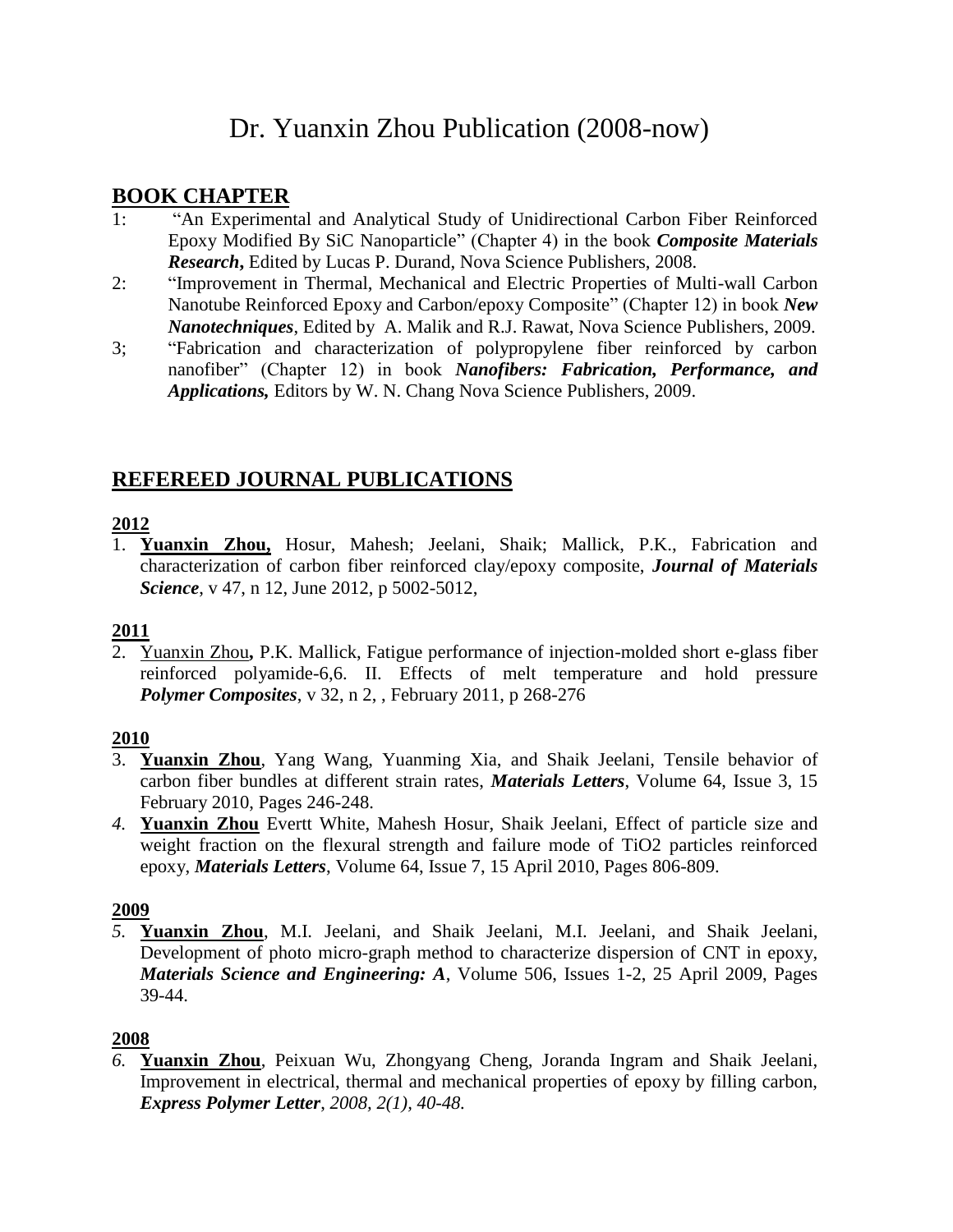- *7.* **Yuanxin Zhou**, Farhana Pervin, Shaik Jeelani and P.K. Mallick, Improvement in mechanical properties of carbon fabric–epoxy composite using carbon nanofibers *Journal of Materials Processing Technology, Volume 198, Issues 1-3, 3 March 2008, Pages 445-453*
- *8.* **Yuanxin Zhou**, Farhana Pervin, Lance Lewis and Shaik Jeelani, Fabrication and characterization of carbon/epoxy composites mixed with multi-walled carbon nanotubes *Materials Science and Engineering: A, Volume 475, Issues 1-2, 25 February 2008, Pages 157-165*
- 9. Jonse I.K., **Yuanxin Zhou**, Jeelani S., Mabry J.M., Effect of polyhedral-oligomeric-silsesquioxanes on thermal and mechanical behavior of SC-15 epoxy, *Express Ploymer Letters*, (2)2008: 494-501.
- 10. B. Bey, **Yuanxin Zhou**, Shaik Jeelani, Ashok Kumar and L.D. Stephenson, Nonlinear constitutive equation for temperature degraded unidirectional carbon fiber reinforced epoxy, *Materials Letters*, Volume 62, Issues 21-22, 15 August 2008, Pages 3659-3662
- 11. Ingram J., **Yuanxin Zhou**, Jeelani S., Lacy T., and Horstmeyer M.F., Effect of strain rate on tensile behavior of polypropylene and carbon nanofiber filled polypropylene, *Materials Science and Engineering: A*, 489(2008) Pages 99-106
- *12.* N.S. Korivi, **Yuanxin Zhou** and L. Jiang, "Grayscale Lithography by a Polymer Photomask Doped with Laser Dye," *Journal of Vacuum Science and Technology B 26(1), Jan/Feb 2008, pp. 62-66*

# **PUBLICATIONS IN INTERNATIONAL CONFERENCE PROCEEDINGS**

- 1. **Yuanxin Zhou**, Everett White, Mahesh Hosur, Shaik Jeelani, Influence of TiO2 nanoparticles on flexural properties of epoxy. SAMPE 2010, Seattle, WA, USA, May 20, 2010
- 2. **Yuanxin Zhou,** S. Akanda, Mahesh Hosur, Shaik Jeelani, Atom Scale Simulation of Contact Resistance Between Two Single-walled CNTs, SAMPE 2009, Baltimore, MD, USA, May 20, 2009
- 3. **Yuanxin Zhou**, M S. Shaik, Shaik Jeelani, Thomas E. Lacy Fabrication and Characterization of Vapor Grown Carbon Nanofiber Reinfirced Polyester**,** American Society for Composites 2009 Annual Technical Conference, Newark, DE, USA, September 15, 2009.
- 4. **Yuanxin Zhou**, M.S. Shaik, Shaik Jeelani ,Thomas Lacy, Mark F. Horstemeyer Experimental Study on Thermal and Mechanical Properties of Clay Modified Carbon Fiber Reinforced epoxy, American Society for Composites 2008 Annual Technical Conference, Memphis, TN, USA, September 11, 2008.
- *5.* S. Akanda, **Yuanxin Zhou**, Shaik Jeelani, Effect of Structure on Electrical onductance of Single Wall Carbon Nanotubes, American Society for Composites 2008 Annual Technical Conference, Memphis, TN, USA, September 11, 2008.
- 6. B. Dey, **Yuanxin Zhou**,Mahesh Hosur, Shaik Jeelani,Ashok Kumar,L. D. Stephenson, Evaluation of Thermal Effects on Mechanical Properties of Epoxy, Carbon Fiber and Carbon/epoxy Composite, American Society for Composites 2008 Annual Technical Conference, Memphis, TN, USA, September 11, 2008.